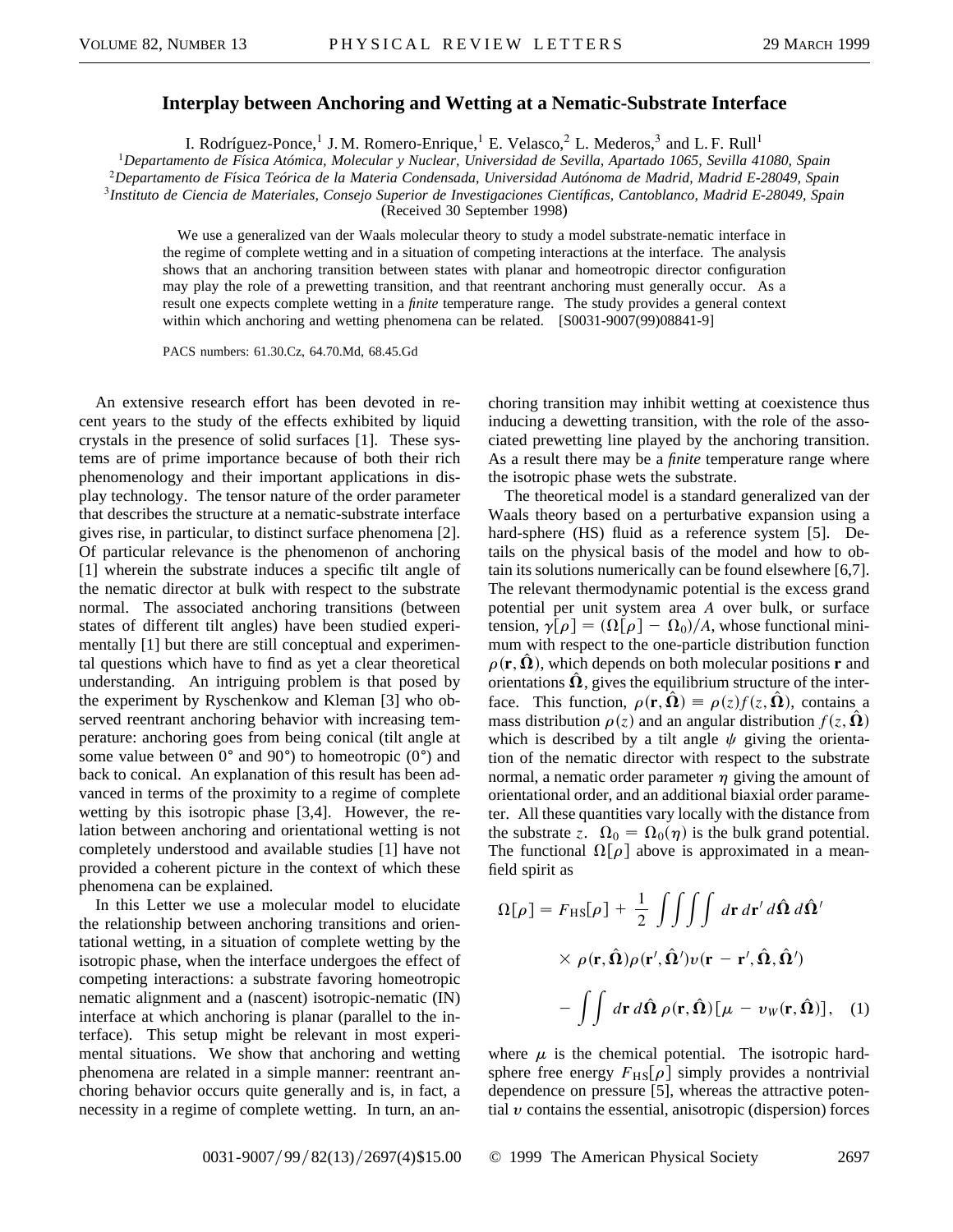driving the liquid-crystalline behavior of the model material. The latter is of the form [8,9],

$$
v(\mathbf{r}, \hat{\mathbf{\Omega}}, \hat{\mathbf{\Omega}}') = v_A(r) + v_B(r)P_2(\hat{\mathbf{\Omega}} \cdot \hat{\mathbf{\Omega}}')
$$
  
+ 
$$
v_C(r)[P_2(\hat{\mathbf{\Omega}} \cdot \hat{\mathbf{r}}) + P_2(\hat{\mathbf{\Omega}}' \cdot \hat{\mathbf{r}})], (2)
$$

where  $\hat{\mathbf{r}} = \mathbf{r}/r$ , and  $v_A(r)$ ,  $v_B(r)$ , and  $v_C(r)$  are functions of the intermolecular center-of-mass distance *r* and are taken to have the simple Yukawa form  $v_i(r) = -\epsilon_i \exp(-\lambda_i r)/r$  for  $r > \sigma$ , and  $v_i(r) = 0$ otherwise, where  $\sigma$  is the diameter of a hard sphere.

The surface potential is modeled as  $v_W(z, \theta) =$  $-\epsilon_W \exp[-\lambda_W(z-1)]P_2(\cos \theta)$ , with  $P_2$  a Legendre polynomial and  $\cos \theta = \hat{\Omega} \cdot \hat{z}$ . Numerical values for the parameters are  $\epsilon_A = 1$ , which sets the temperature scale, and  $\epsilon_B/\epsilon_A = 0.847$ , which may be typical of real nematogens [5]. In our calculations  $\epsilon_C$  and  $\epsilon_W$  give rise to competing effects:  $\epsilon_C$  is positive which favors parallel director orientation at the interface, whereas  $\epsilon_W$  is also positive favoring (strong) homeotropic anchoring at the substrate; otherwise we let these two parameters take free values. The range parameters  $\lambda_i$  are set in units of  $\sigma = 1$  (throughout we choose this unit to set the length scale) as  $\lambda_i = 2, 4, 1.75$ ;  $i = A, B, C$ , respectively, and  $\lambda_W = 1$ . We later comment on the importance of this latter parameter on the results.

The model predicts a bulk phase diagram with vapor, isotropic liquid, and nematic liquid coexisting at a triple point temperature  $T_{\text{NIV}}$ . The surface phase diagram  $\epsilon_C$ - $\epsilon_W$  corresponding to a nematic at coexistence with its isotropic phase summarizes many of the important results and is depicted in Fig. 1. A first-order transition

(continuous curve) separates states with homeotropic  $(\psi = 0^{\degree})$  anchoring from configurations with planar  $(\psi = \frac{\pi}{\sqrt{2\pi}})$  $90^\circ$ ) anchoring. [The model does not limit the order of the transition to be first order and inclusion of additional, less symmetric terms in the potential given by Eq. (2) would allow for continuous transitions.] In addition, a wetting line of second-order [10] transitions divides regions of complete wetting and regions corresponding to configurations where the isotropic phase partially wets the substrate. Between these two lines a wetting layer of isotropic material intrudes between the substrate and the nematic (shaded area) in planar configuration. The positive slope of this line can be explained by the competing effects of  $\epsilon_C$  and  $\epsilon_W$ .

Let us focus on the anchoring transition. In our model the transition is first order and proceeds between states with homeotropic and planar orientation. Curves of surface tension as a function of the tilt angle (Fig. 2) show two relative minima located at  $\psi = 0^{\circ}$  and  $\psi =$ 90°. No further minima exist and there is always a finite energy barrier between minima indicating first-order behavior. Along the anchoring transition line a thin film of isotropic material, with homeotropically oriented nematic bulk, coexists with a thick film associated with a planar tilt angle. This is evident from Fig. 3 which shows the absorption as a function of temperature, the former being defined as  $\Gamma = \int_0^\infty dz |\eta(z) - \eta_\infty|$ , where  $\eta(z)$  is the nematic order parameter in the reference frame of the director, and  $\eta_{\infty}$  is the bulk nematic order parameter [11]. Now an interesting question is how the anchoring transition line approaches coexistence and actually meets the coexistence line. The figure shows that the thick isotropic film becomes macroscopically thick at coexistence which indicates that the anchoring transition



FIG. 1. Surface phase diagram in the plane  $\epsilon_C - \epsilon_W$ . Conditions at bulk correspond to coexistence between isotropic and nematic phases at a reduced temperature  $T = 0.57$ . Shaded area depicts configurations of complete wetting. Symbol k denotes configurations where the director is parallel to the substrate (tilt angle  $\psi = 90^{\circ}$ ), symbol  $\perp$  refers to  $\psi = 0^{\circ}$ . Continuous line corresponds to the first-order anchoring transitions, whereas the dashed lines are second-order wetting transitions.



FIG. 2. Surface tension as a function of the tilt angle calculated along the nematic branch of the nematic-vapor transition, for  $\epsilon_W = 0.7$  and  $\epsilon_C = 0.807$ . Values of the reduced temperature *T* are, from top to bottom, 0.5450, 0.5500, and 0.5522; the anchoring transition occurs at the triple point  $T_{\text{NIV}} = 0.5522$  (bottom curve), where the two minima of equal height are separated by a finite free energy barrier.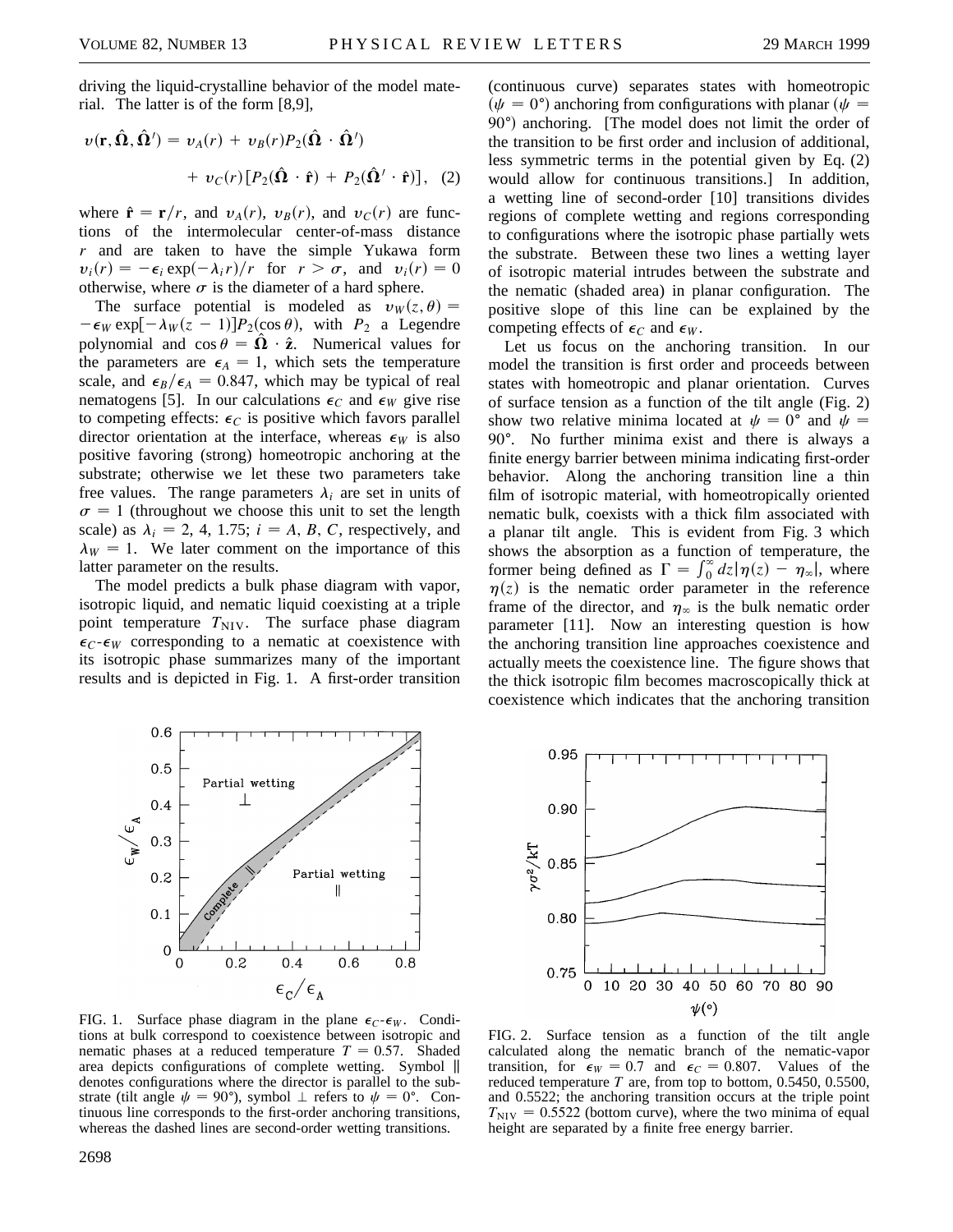

FIG. 3. Adsorption of the system as a function of temperature along the anchoring line with  $\epsilon_C = 0.807$  and  $\epsilon_W = 0.52$ . The temperature has been reduced by the value of the isotropicnematic transition temperature  $T_{\text{NI}}$  where the anchoring line meets the coexistence line.

is associated with some kind of wetting behavior, as will be clear shortly.

Figure 4, which is part of the whole  $T-\rho$  plane, provides additional clues. Surface phase transitions have been superimposed on the bulk phase diagram. Anchoring transition lines for different values of  $\epsilon_W$  are plotted. In all cases there is complete wetting by the isotropic phase in a close neighborhood above a wetting temperature  $T_W$ ; the wetting transition is of second order. Sufficiently far away from coexistence the anchoring line always has a negative slope [12],  $(dT/d\rho)_{A}$  < 0, but the lines bend upward on approaching coexistence, their slopes eventually becoming positive,  $\left(\frac{dT}{dp}\right)_A > 0$ . The anchoring line terminates



FIG. 4. Temperature vs density phase diagram in the neighborhood of the triple point  $T_{\text{NIV}}$ . Bulk phase boundaries are indicated by thick lines, and two-phase regions have been shaded. Thin lines refer to anchoring lines for a variety of values of the surface strength  $\epsilon_W$ , from 0.52 (upper curve) through 0.54, 0.56, to 0.60 (bottom curve). The inset shows the topology of the phase diagram for the lowest value of  $\epsilon_W$ .

on the nematic coexistence line at  $T_D$  (see inset of the figure for an enlarged depiction); this point is a firstorder dewetting transition where a macroscopically thick film with planar director orientation at the nematic side coexists with a thin film with homeotropic orientation. The anchoring line thus plays the role of a *prewetting* line associated with a bulk (de-)wetting transition. Note that this prewetting line does not terminate away from bulk coexistence at a surface critical point, as is normally the case [13], since it separates phases with different symmetry. Details of one of the cases are depicted in the inset showing  $T_W$ , the wetting temperatures,  $T_D$ , the dewetting temperature, and *A*, the anchoring line. Wetting thus occurs in a *finite* temperature range between  $T_W$ and  $T_D$ . A crucial observation is that thermodynamic continuity implies that the anchoring line has to meet the coexistence line tangentially and, in view of the positive slope of the latter, reentrant anchoring then follows as a necessary consequence [14].

The Ryschenkow-Kleman experiment can be interpreted in the light of the picture obtained with our molecular model. It would seem that the experimental conditions are such as to fix the density within the reentrant interval. As is apparent from Fig. 4, the temperature range where reentrant behavior can be observed is rather sensitive with respect to the surface strength, this range increasing as the surface strength decreases. This would imply that the experimental behavior could depend drastically on the type of surface treatment. The reentrant density interval is otherwise small; for example, for the weakest surface that we have considered (see inset of Fig. 4) this interval amounts to only 4% of the nematic density at the triple point. The temperature range where the reentrant planar configuration sets in is also small,  $\Delta T \sim 0.4\%T_{\rm NIV}$ . Taking  $T_{\text{NIV}} \sim O(10^2)$  K (which is typical of crystalline materials) gives  $\Delta T \sim O(1)$  K. This temperature range should be accessible experimentally.

Finally, as shown in Fig. 5, the surface strength also has an influence on the wetting and dewetting temperatures and, what is especially important, on the complete wetting temperature range. As anchoring becomes stronger ( $\epsilon_W$ ) increasing) both temperatures shift to lower values and complete wetting is restricted to a narrower temperature range. Complete wetting eventually disappears at some value of  $\epsilon_W$  which we estimate to be  $\sim 0.60$  and at a temperature still above  $T_{\text{NIV}}$ . Anchoring transitions do survive even after complete wetting is no longer possible, but the stability region corresponding to the planar configuration shrinks quite substantially so that at  $\epsilon_W = 0.70$  there exists no anchoring transition at the triple point.

An even richer scenario is expected in the case of a first-order wetting transition. We would then have a genuine prewetting line extending off the coexistence line into the nematic region and terminating at a surface critical point [13]. This is in contrast with the behavior observed for the prewetting line associated with the